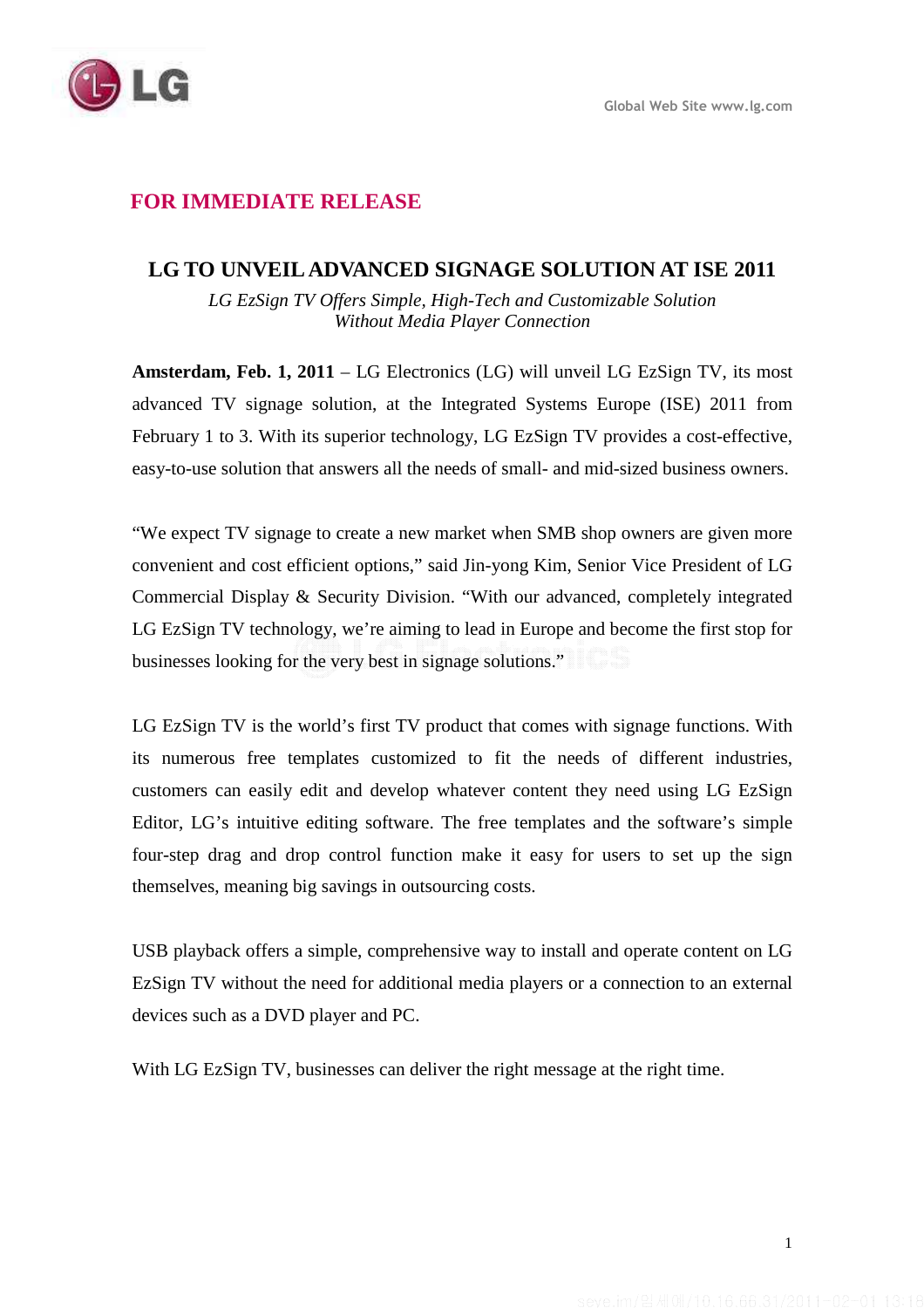

## **Specifications**

| <b>MODEL</b>                          | <b>32LD320B</b>                                                                                                                                                                                                                                                    |
|---------------------------------------|--------------------------------------------------------------------------------------------------------------------------------------------------------------------------------------------------------------------------------------------------------------------|
| Region / Size                         | EU / CIS (32')                                                                                                                                                                                                                                                     |
| Resolution                            | 1366 x 768                                                                                                                                                                                                                                                         |
| Brightness $(cd/m2)$                  | 450                                                                                                                                                                                                                                                                |
| Contrast Ratio (DCR)                  | 50,000:1                                                                                                                                                                                                                                                           |
| Lifespan                              | 60,000 hours                                                                                                                                                                                                                                                       |
| <b>Recommended Usage</b><br>Duration  | 8 hours /day                                                                                                                                                                                                                                                       |
| View Angle Degree                     | 178' / 178'                                                                                                                                                                                                                                                        |
| <b>Power Consumption</b><br>(typical) | 89W                                                                                                                                                                                                                                                                |
| Platform                              | Pro:centric V                                                                                                                                                                                                                                                      |
| <b>Response Time</b>                  | 8 <sub>ms</sub>                                                                                                                                                                                                                                                    |
| Interface                             | RGB In/Out, DVI In/Out, HDMI In, RS232C In/Out, RJP,<br>PC Audio In, USB, Component In                                                                                                                                                                             |
| PC Editor S/W                         | Supports 9 languages at installation: English, French,<br>German, Spanish, Italian, Portuguese (Brazil), Chinese,<br>Korean<br>Free template<br>Auto image size control, text editing, panel saver<br>Basic resolution: 1024 x 768<br>Bundled software: Install CD |
| PC Requirement<br>for S/W             | Pentium M or 4 CPU, 512MB RAM, Windows XP SP2,<br>200MB HDD                                                                                                                                                                                                        |
| Accessory                             | Remote Control, Power/RGB Cable, CD, IR Receiver, USB                                                                                                                                                                                                              |

#### # # #

#### **About LG Electronics, Inc.**

LG Electronics, Inc. (KSE: 066570.KS) is a global leader and technology innovator in consumer electronics, mobile communications and home appliances, employing more than 80,000 people working in over 115 operations around the world. With 2010 global sales of 55.8 trillion Korean won (USD 48.2 billion), LG comprises four business units – Home Entertainment, Mobile Communications, Home Appliance, and Air Conditioning & Energy Solutions. LG is